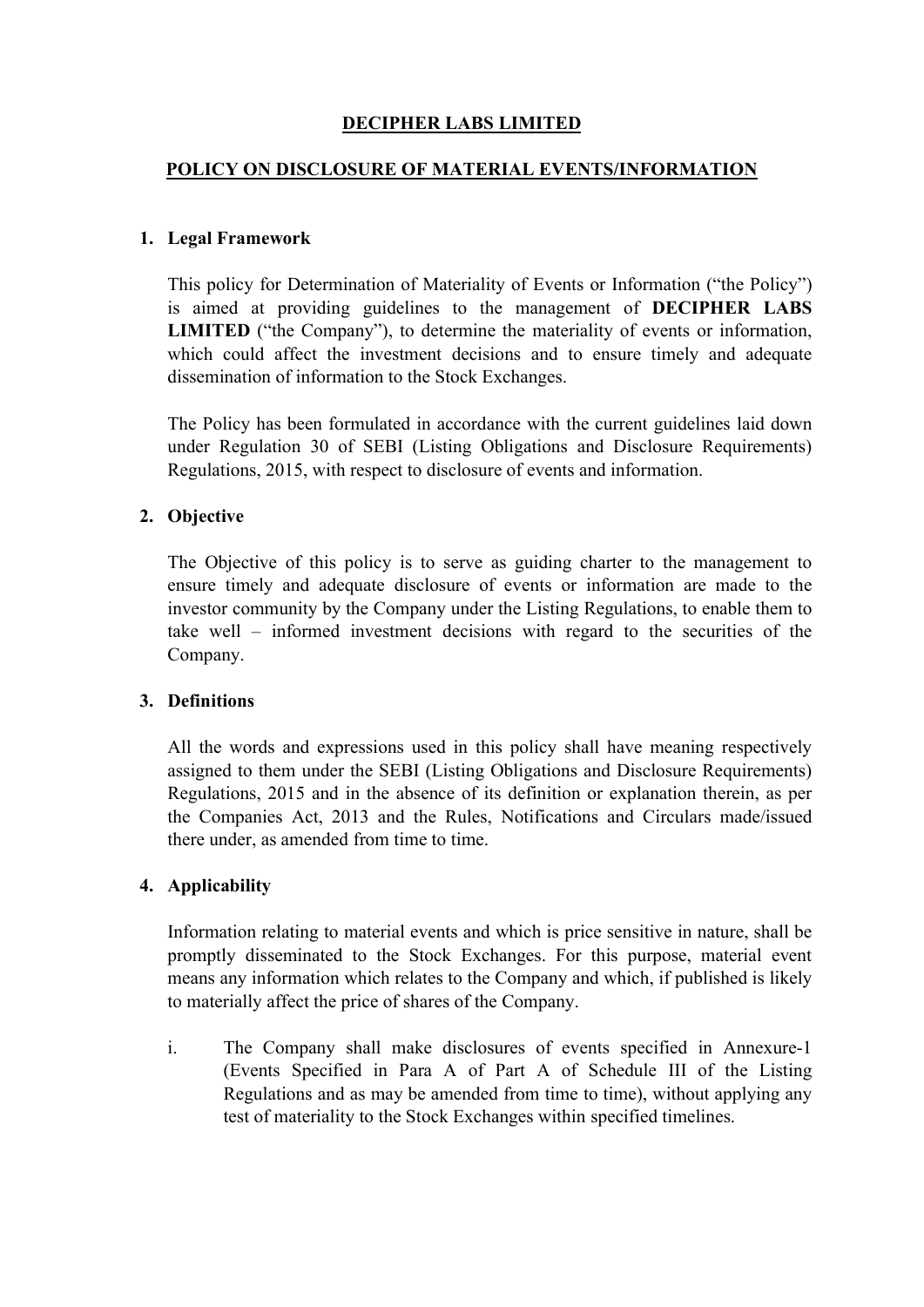- ii. The Company shall make disclosures of events specified in Annexure -2 (Events specified in Para B of Part A of Schedule III of the Listing Regulations and as may be amended from time to time), based on application of the guidelines for materiality as specified in the policy.
- iii. Any other information/ event viz. Major development that is likely to affect business eg. Emergence of new technologies, expiry of patents, any change in accounting policy that may have significant impact in the accounts etc., and brief details thereof and any other information which is exclusively known to the company which may be necessary to enable the holders of securities of the company to appraise its position and to avoid the establishment of a false market in such securities.
- iv. The Company shall make disclosures of any events or information which, in the opinion of the Board, is material. In case where an event occurs or information is available with the company, which has not been indicated in Annexure 1 and 2, but which may have material effect on it, the Company would make adequate disclosures in regard thereof.
- v. Any event/ information which shall have financial impact on the Company shall be disclosed by the Company after due discussions and analysis by the Management based on the financials of the Company.

## 5. Criteria for determining materiality of events/information

Materiality will be determined on a case to case basis depending upon the facts and circumstances pertaining to the event, transaction, and / or information. The Managing Director / Whole time Director and/or Company Secretary shall frame his opinion on a case to case basis, based on specific facts and circumstances relating to materiality of the event, transaction or information.

The events or information specified in Para B of Part A of Schedule III of the Regulations, shall be disclosed based on the disclosure process described in the policy.

The Managing Director / Whole time Director and/or Company Secretary may consider the below guidelines for determining materiality of event, transaction or information. The event, transaction or information shall be considered as material if it meets any of the following criteria:

- i) The omission of an event, transaction or information, which is likely to result in discontinuity or alteration of event or information already available publicly;
- ii) The event or information is in any manner unpublished price sensitive information; or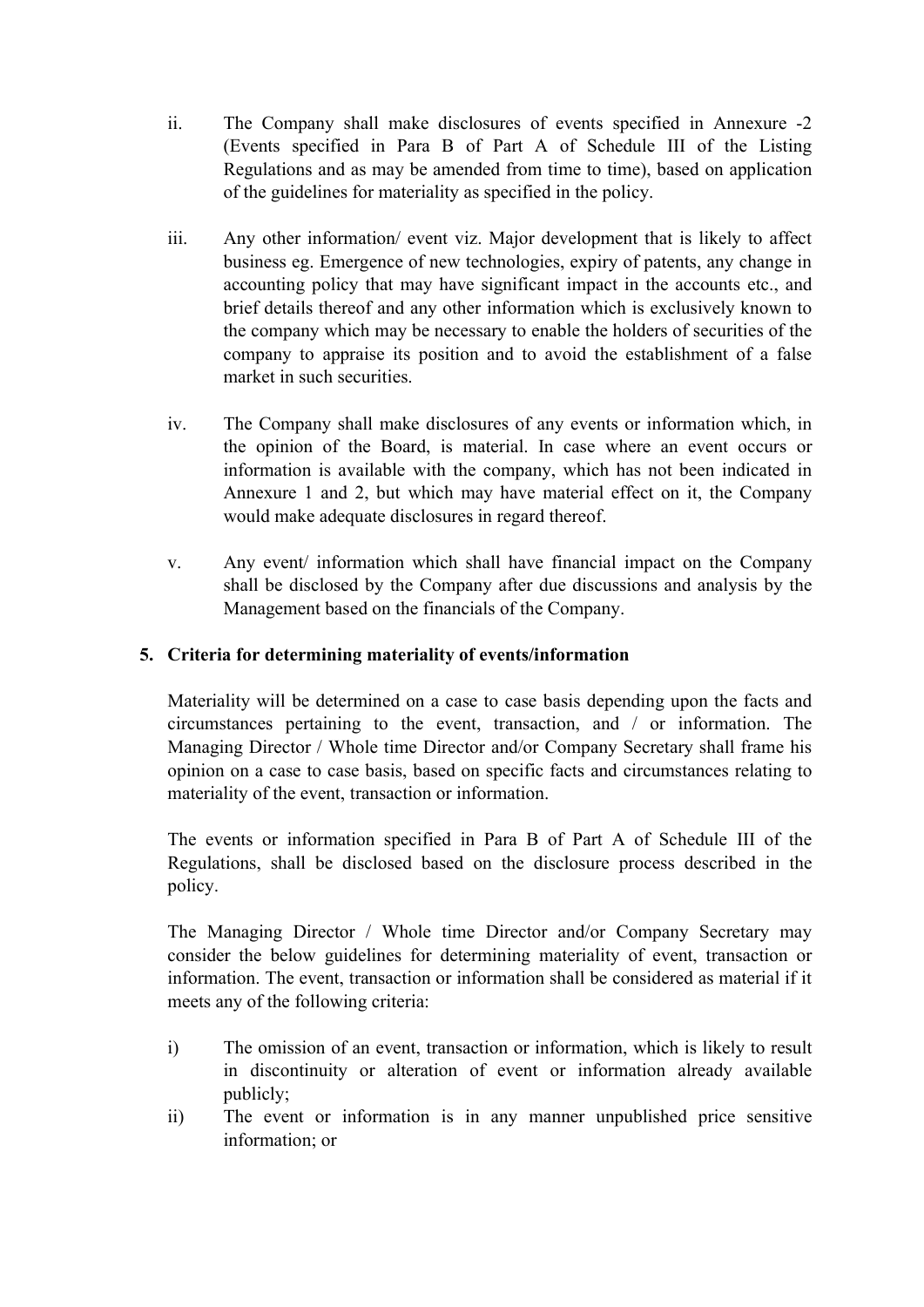- iii) The omission of an event, transaction or information is likely to result in significant market reaction if the said omission came to light at a later date;
- iv) The consideration involved in the transaction as a percentage of the consolidated turnover, net worth or profit, as per last audited financial statements;
- v) The transaction is not in the ordinary course of business;
- vi) The transaction represents a significant shift from the company's strategy;
- vii) Whether there would any direct or indirect impact on the reputation of the Company; or
- viii) Whether non-disclosure can lead to creation of false market in the securities of the Company; or
- ix) Whether there would be a significant impact on the operations or performance of the Company.
- x) Any other event, transaction or information, which is treated as being material in the opinion of the Board of Directors of the company.

Provided that any confidential information which if disclosed is likely to put at risk the business interests of the Company shall not be disclosed. The Company to that extent shall make qualified disclosure to the stock exchange.

#### 6. Disclosures of events and information

Event and Information specified in Part A of Schedule II of the Listing Regulations and as may be amended from time to time) shall be disclosed to the Stock Exchange by the Company as soon as reasonably possible and not later than 24 hours (Twentyfour hours) from the occurrence of the event.

In case of the disclosure is made after 24 hours of occurrence of such event or information, the Company shall along with the disclosures provide an explanation for delay of the same.

In some cases, there may be ambiguity as to when an event, transaction, or information can be said to have occurred. In certain cases, it would depend upon the stage of discussion, negotiation or approval. The event, transaction or information can be said to have occurred upon receipt of approval of Board of Directors and/or Shareholders or actual signing of the agreement after receiving the above said approvals.

In cases where there is no such discussion, negotiation or approval required viz. in case of natural calamities, disruptions etc., the answer to the above question would depend upon the timing when the listed entity became aware of the event, transaction, or information.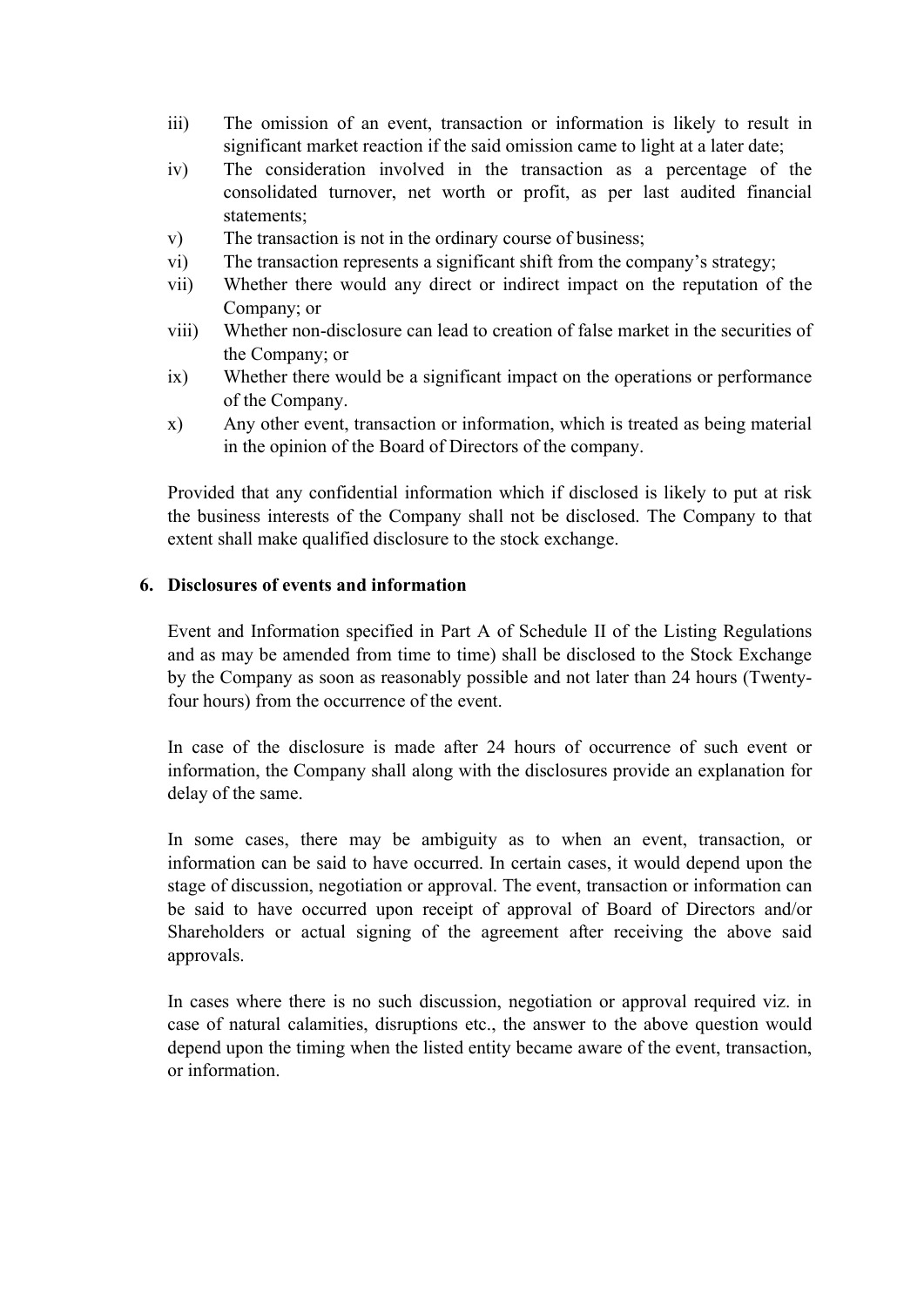The event, transaction, or information can be said to have occurred when the Company becomes aware of the event, transaction, or information, or as soon as, the Managing Director / Whole time Director of the Company has, or ought to have reasonably come into possession of the information in the course of the performance of his duties.

## 7. Continuous Disclosures

The Company shall, with respect to disclosures referred to in Listing Regulations, make disclosures updating material developments on a regular basis, till such time the event is resolved / closed, with relevant explanations.

## 8. Disclosure process:

Any event, transaction, or information purported to be reportable under Regulation 30 of the Listing Regulations shall be informed to the Managing Director / Whole time Director, on an immediate basis with supporting data / information to facilitate a prompt and appropriate disclosure.

The Managing Director/ Whole time Director shall be responsible and authorised for ascertaining the materiality of events considering its nature and its disclosure after taking into consideration the various provisions of the Regulations and this policy.

After evaluation, the Company Secretary or in his/her absence any authorized official of the Company shall make disclosure to the Stock Exchange. The company shall use the electronic facilities provided by the Stock Exchange for dissemination of the information and may subsequently disclose the same via other media, including the press release, website, etc.

Statutory time frames for disclosure shall be adhered to. Delay, if any, should be sufficiently explained along with the disclosure. Regular updates, where relevant, shall be made with relevant explanations.

## 9. Conflict with other policies

Where the terms of this policy differ from any existing or newly enacted law, rule, regulation or standard governing the Company, the law, rule, regulation or standard will take precedence over this policy until such time as this policy is changed to conform to the said law, rule, regulation or standard.

## 10. Amendments

The Board of Directors reserves the right to amend or modify this policy whole or in part, as may be required to comply with any further amendment(s)/Modification(s) in the listing regulations and/or other applicable laws.